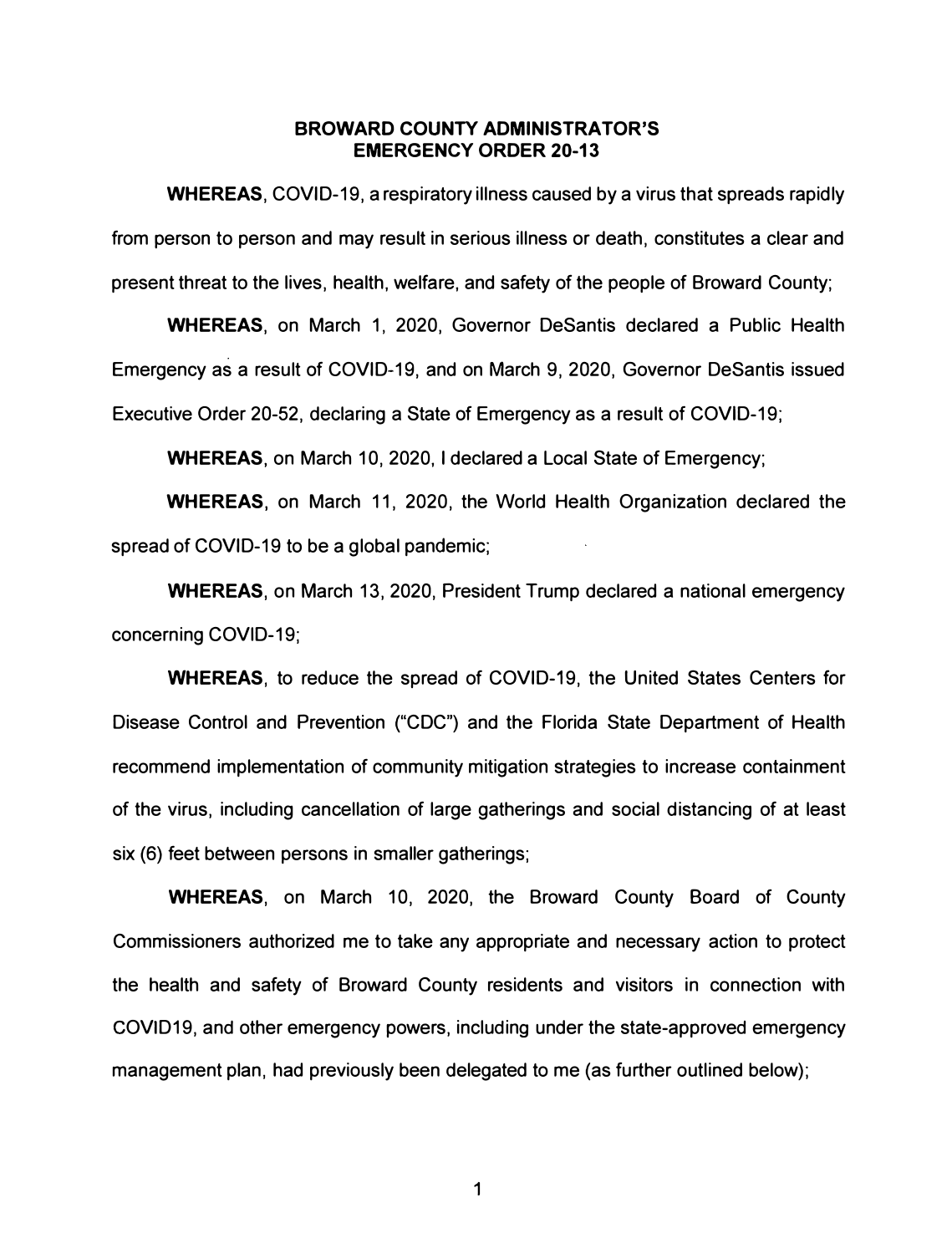**WHEREAS,** on March 20, 2020, Governor Desantis issued Executive Order 20-70 closing the beaches in Broward County and Palm Beach County, which closure was extended by Executive Order 20-90, but permitted the County Administrators to relax or modify those closures as warranted;

**WHEREAS,** on March 30, 2020, Governor Desantis issued Executive Order 20-89 ordering Broward, Palm Beach, and Monroe counties to "restrict public access" to all businesses deemed non-essential pursuant to the guidelines published by Miami-Dade County in-its Emergency Order 07-20, as modified by amendments prior to March 30, 2020 (collectively, the "Miami-Dade Emergency Order 07-20");

**WHEREAS,** on April 1, 2020, Governor Desantis issued Executive Order 20-91, ordering all persons in Florida to limit their movements and personal interactions outside their homes to only those necessary to obtain or provide essential services or conduct essential activities;

**WHEREAS,** on April 9, 2020, I issued Broward County Emergency Order 20-06, as required by the Governor's Executive Order 20-89, restricting public access to businesses and facilities deemed nonessential pursuant to the guidelines established by Miami-Dade Emergency Order 07 -20;

**WHEREAS,** on April 28, 2020, as part of a coordinated effort with the local municipalities and the adjoining counties, I reopened certain parks, golf courses, and other recreational facilities in Broward County pursuant to the guidelines in Broward County Emergency Order 20-08, as amended by Broward County Emergency Order 20-09;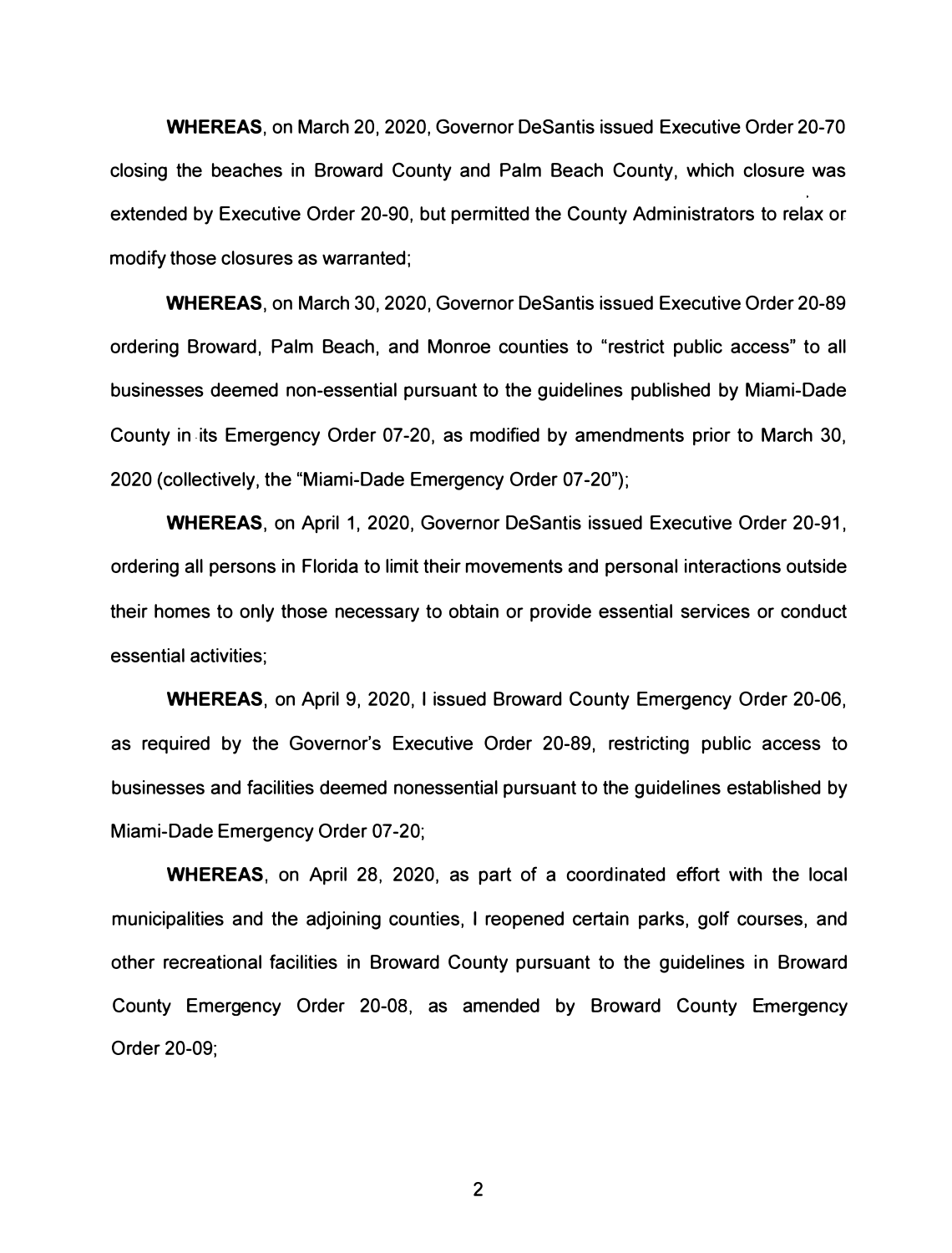**WHEREAS,** beginning on April 29, 2020, Governor Desantis issued a series of Executive Orders, including Executive Orders 20-112, 20-120, and 20-123, establishing Phase 1 of a step-by-step plan for Florida's recovery (initially excluding Broward, Miami-Dade, and Palm Beach Counties) and permitting certain additional activities for individuals;

**WHEREAS,** on May 14, 2020, Governor Desantis issued Executive Order 20-122 permitting Broward and Miami-Dade Counties to participate in the Phase 1 reopening;

**WHEREAS,** on May 21, 2020, I issued Broward County Emergency Order 20-12, which outlines the establishments currently permitted to operate in Broward County, and permits a customized approach to reopening Broward County that incorporates guidelines and requirements for safe operations for opened businesses and services;

**WHEREAS,** the current trend supports additional steps in the measured reopening of Broward County to include beaches, commercial gyms and fitness centers, and hotels and other commercial lodging,

**NOW, THEREFORE,** I, Bertha Henry, the Broward County Administrator, pursuant to my emergency authority under Sections 8-53 and 8-56 of the Broward County Code of Ordinances, as well as the authority granted to me by the Declaration of Emergency issued by Governor DeSantis in Executive Order 20-52, by Chapter 252, Florida Statutes, by the Board of County Commissioners, and by the Broward County Comprehensive Emergency Management Plan, hereby order as follows:

#### **Section 1. Beaches in Broward County.**

All beaches in Broward County are permitted to open as of the effective date of this Emergency Order. All persons utilizing the beaches in Broward must comply with the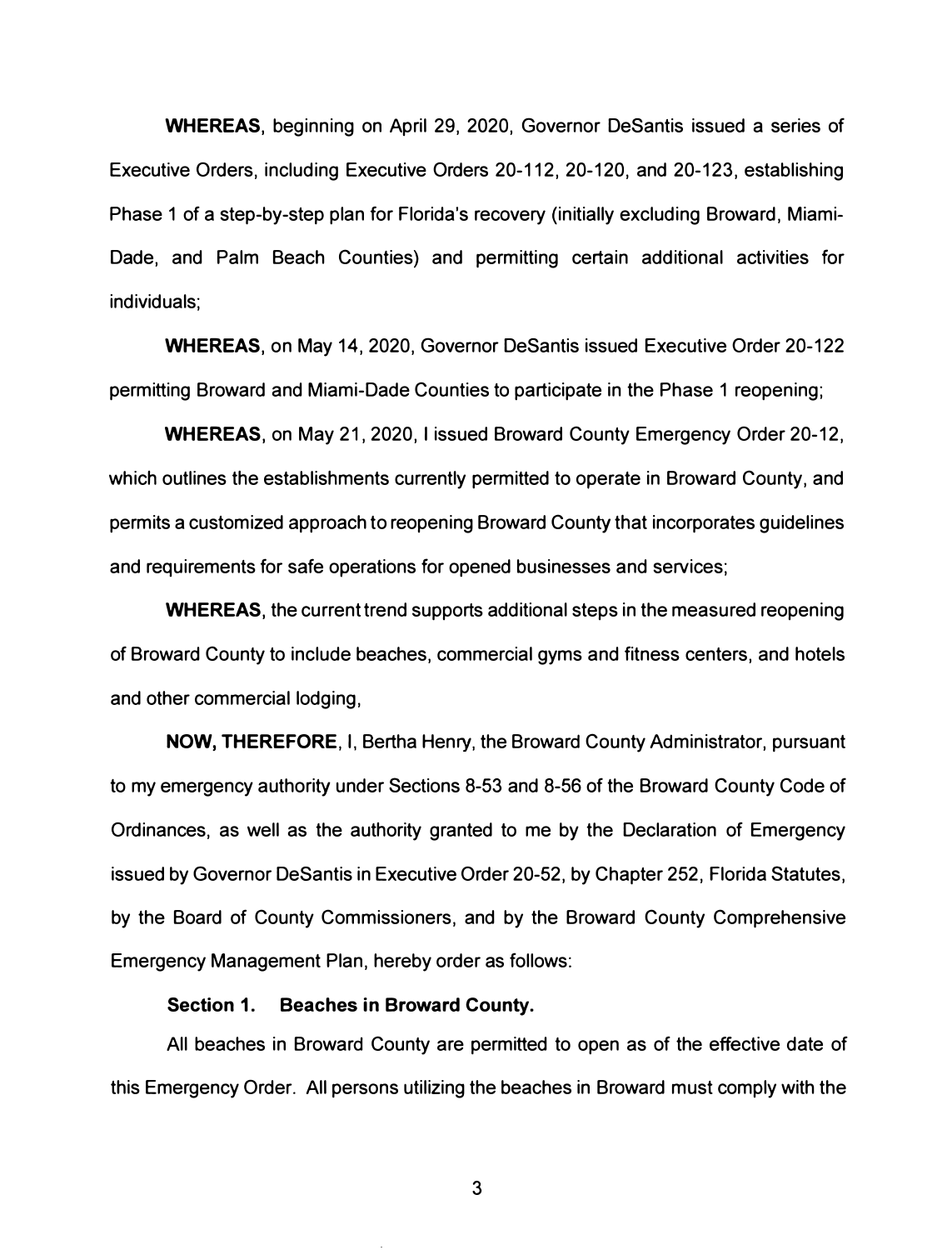**requirements of Attachment 1 hereto. Failure to comply with the requirements of Attachment 1 may result in penalties (civil or criminal) for violators and require beaches in Broward County be re-closed.** 

### **Section 2. Additional Businesses/Services Permitted to Operate.**

**Emergency Order 20-12 is amended at Section 1.B to add new Sections 1.B.xiii and 1.B.xiv to include the following additional categories of establishments permitted to open in Broward County subject to compliance with the other requirements of Emergency Order 20-12 including the applicable attachment:** 

- **xiii. Hotels, Motels, and Commercial Lodging Establishments: Attachment 13;**
- **xiv. Commercial Gyms and Fitness Centers: Attachment 14.**

**Broward County Emergency Order 20-12 is further amended to incorporate Attachments 13 and 14 hereto and to delete Section 2.0 (hotels, motels, and commercial**  lodging establishments) and Section 2.H (commercial gyms and fitness centers). Pools **that are located in hotels, motels, and commercial lodging establishments and pools in commercial gyms, or fitness centers must comply with the guidelines stated in Attachment 12 to Emergency Order 20-12.** 

#### **Section 3. Other Amendments to Emergency Order 20-12**

**Emergency Order 20-12 is further amended as set forth in this section, with bold underlined text to indicate additions and strikethrough text to indicate deletions.** 

**Section 2.C is amended as follows: "C. Vacation rentals, except as authorized**  by the Governor's Executive Order 20-87."

**A new Section 2.J is added as follows: "J. Pari-mutuel Facilities (as defined by Florida Statutes Section 550.002(23)), except for when the establishment is being**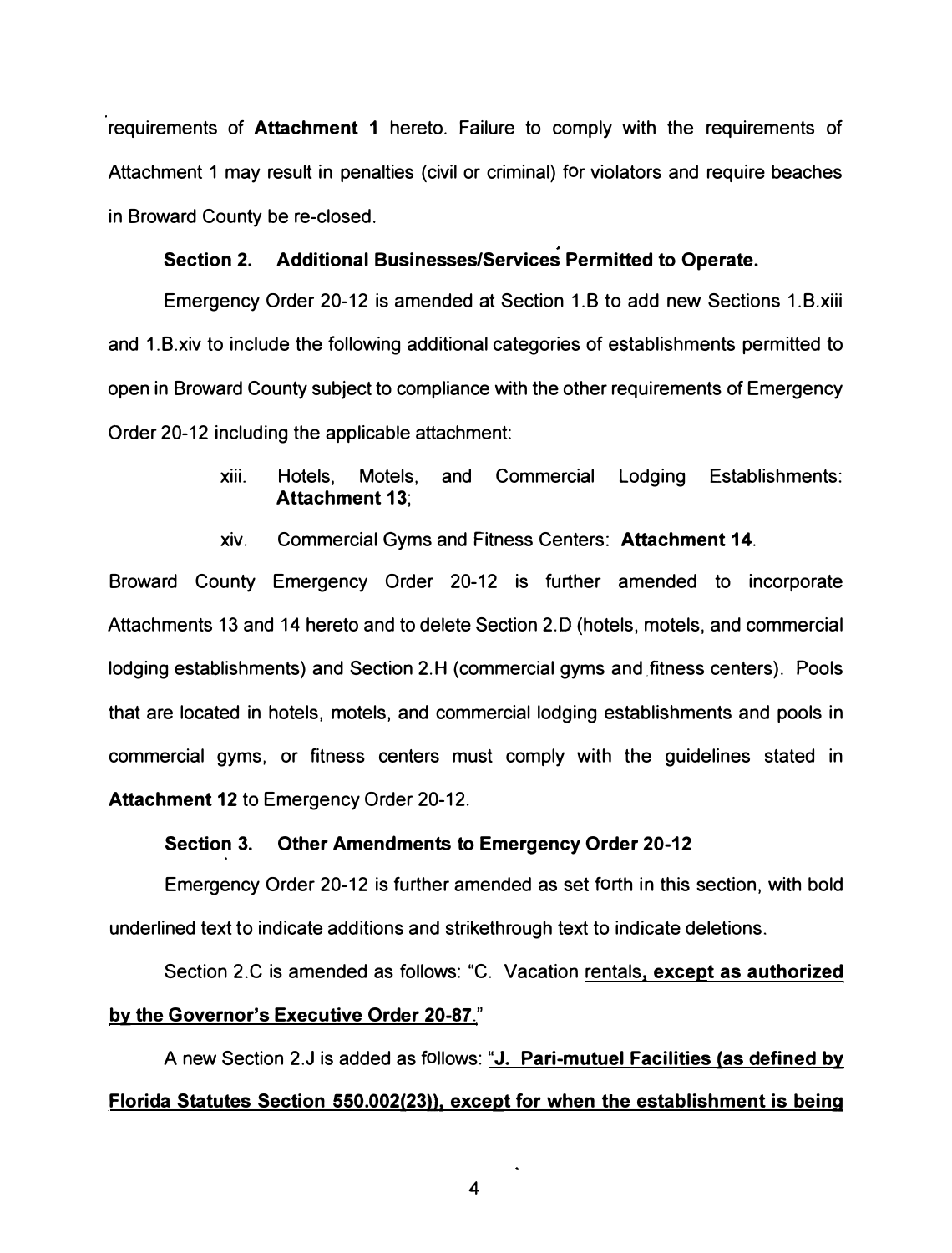**utilized for a use expressly permitted under a Broward County Emergency Order or by a professional sports team to conduct or host a training, competition, event, or game in accordance with the Governor's Executive Order 20-123."** 

Attachment 6, at Section A.2, is amended as follows: "Community rooms, fitness centers, and gyms shall be limited to residents of the housing development **and their families (if authorized by the housing development, which may impose more stringent restrictions)** only. No **other** guests shall be allowed."

Attachment 11, at Number 1, is amended as follows: "Such pools and pool decks are used only by current residents of the housing development **and their families (if authorized by the housing development, which may impose more stringent restrictions). No other guests shall be allowed."** 

Attachment 12, at Section A.5, is amended as follows: **"All pools subiect to this attachment** Private olub pools are limited to use by their members **and authorized users**  only. No quests shall be allowed."

#### **Section 4. Applicability; Severability.**

This Emergency Order supersedes and replaces any contrary provision in any prior Broward County Emergency Order. Except as superseded, all Broward County Emergency Orders remain in full force and effect. This Emergency Order applies to incorporated and unincorporated areas within Broward County, but has no application outside of Broward County. The provisions of this Emergency Order shall serve as minimum standards, and municipalities within Broward County may establish more stringent standards within their jurisdictions, to the extent permitted by law. Any provision(s) within this Emergency Order that (i) conflict(s) with any state or federal law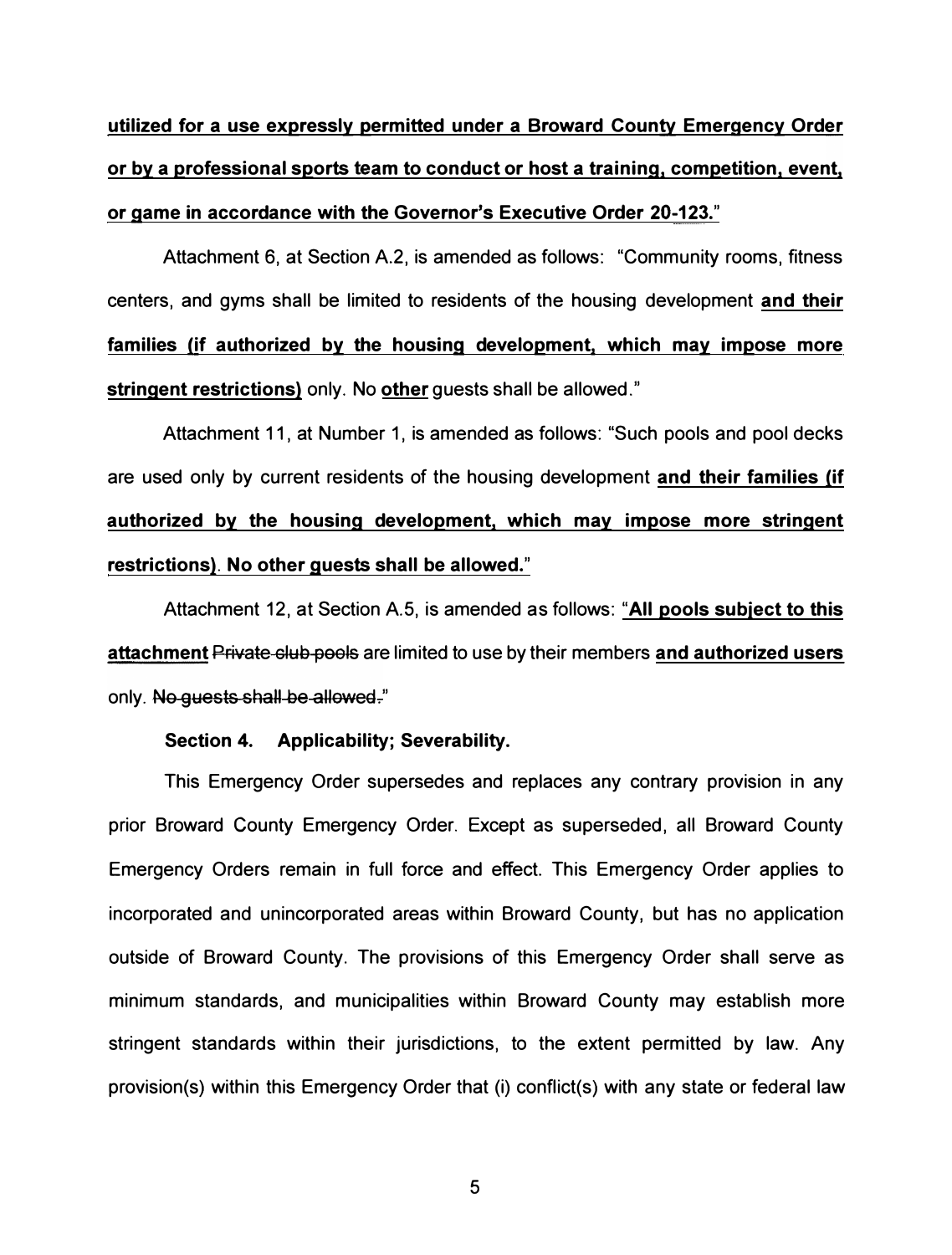or constitutional provision, or (ii) conflict(s) with or are superseded by a current or subsequently-issued Executive Order of the Governor or the President of the United States solely to the extent such Executive Order (a) expressly preempts the substance of this Emergency Order or (b) imposes stricter closures than set forth herein, shall be deemed inapplicable and deemed to be severed from this Emergency Order, with the remainder of the Emergency Order remaining intact and in full force and effect. To the extent application of some or all of the provisions of this Emergency Order is prohibited on the sovereign land of a federally or state recognized sovereign Indian tribe, such application is expressly excluded from this Emergency Order.

#### **Section 5. Effective Date; Duration.**

le<sub>l</sub>, prideclaration<br><sup>N</sup>LOMM<sub>LS</sub> This order shall be effective as of 12:01 a.m. on Tuesday, May 26, 2020, with the exception of Section 3 solely as to the amendment to add a new Section 2.J of Emergency Order 20-12, which shall be effective immediately. This Emergency Order shall expire upon the expiration of the existing State of Local Emergency, as same may be extended by subsequent order, prideclaration, unless earlier terminated by subsequent Emergency



BROWARD COUNTY, FLORIDA **Exercise 3**<br> **Example 3**<br> **County Administrator** 

RECEIVED AND FILED in the Records, Taxes and Treasury Division on this 22 day of May, 2020, at *C* of **a.m.**/p.m.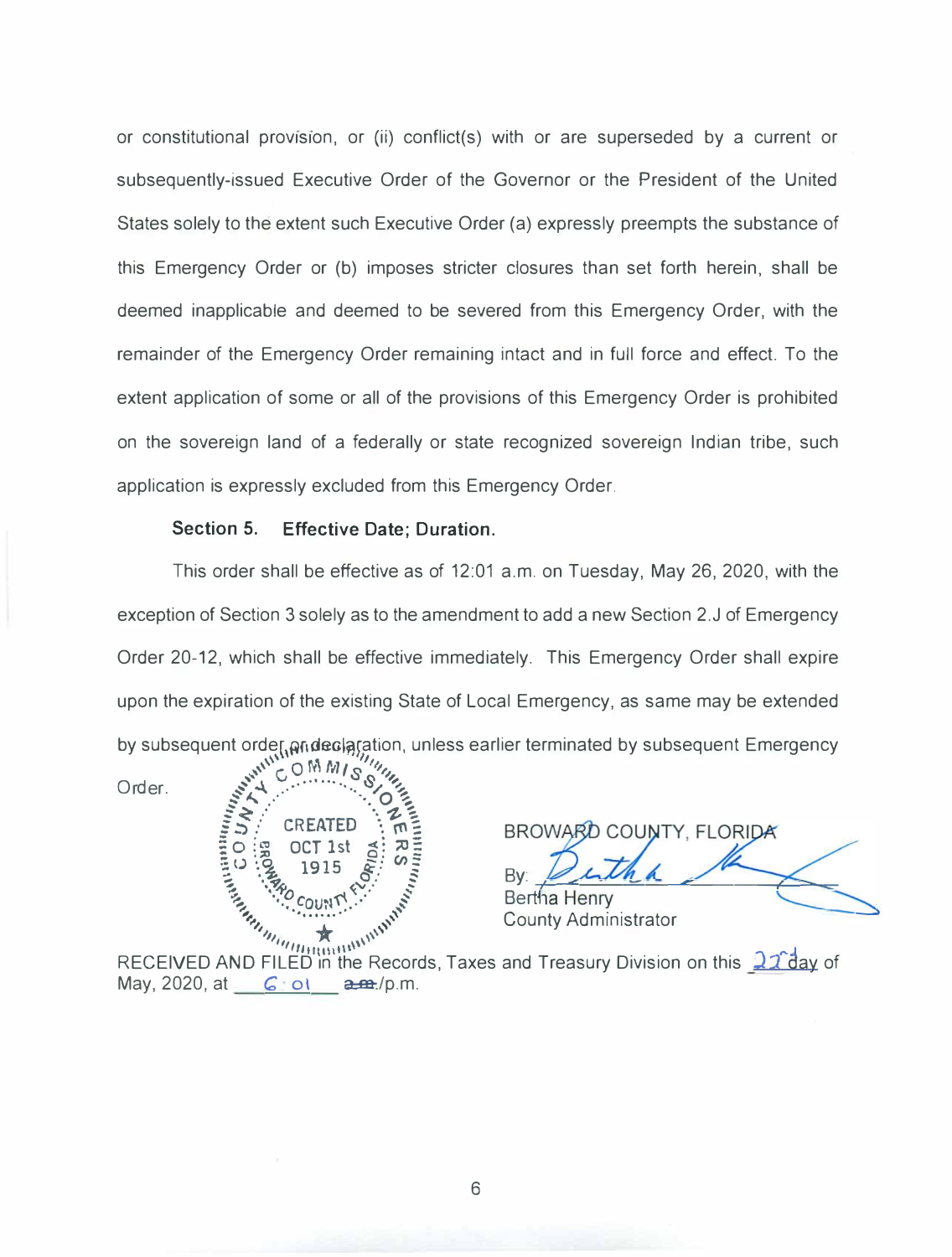## ATTACHMENT 1 BEACHES IN BROWARD COUNTY LIMITED REOPENING GUIDELINES

All beaches in Broward County may reopen for limited ocean activities (such as surfing, swimming, kayaking, paddle boarding, body surfing) as well as limited active recreation and exercise (such as walking, running, biking).

## **A. Beach Restrictions.**

- 1. Beach hours shall be limited to between sunrise and sunset.
- **2. No** picnicking, sunbathing, sitting, or lying on the beach.
- 3. No umbrellas, canopies, chairs, loungers, or coolers allowed.
- **4. No** group or organized sports including, but not limited to, volleyball, soccer, or football.
- 5. No group gathering or events of more than ten (10) individuals.
- 6. Individuals must maintain a minimum six feet (6') of physical distance from others at all times, except between members of the same household or group.
- 7. Municipalities shall have the ability to enact more stringent requirements than set forth herein, and, as with all other aspects of this Emergency Order, municipalities are authorized to enforce the requirements of this Emergency Order.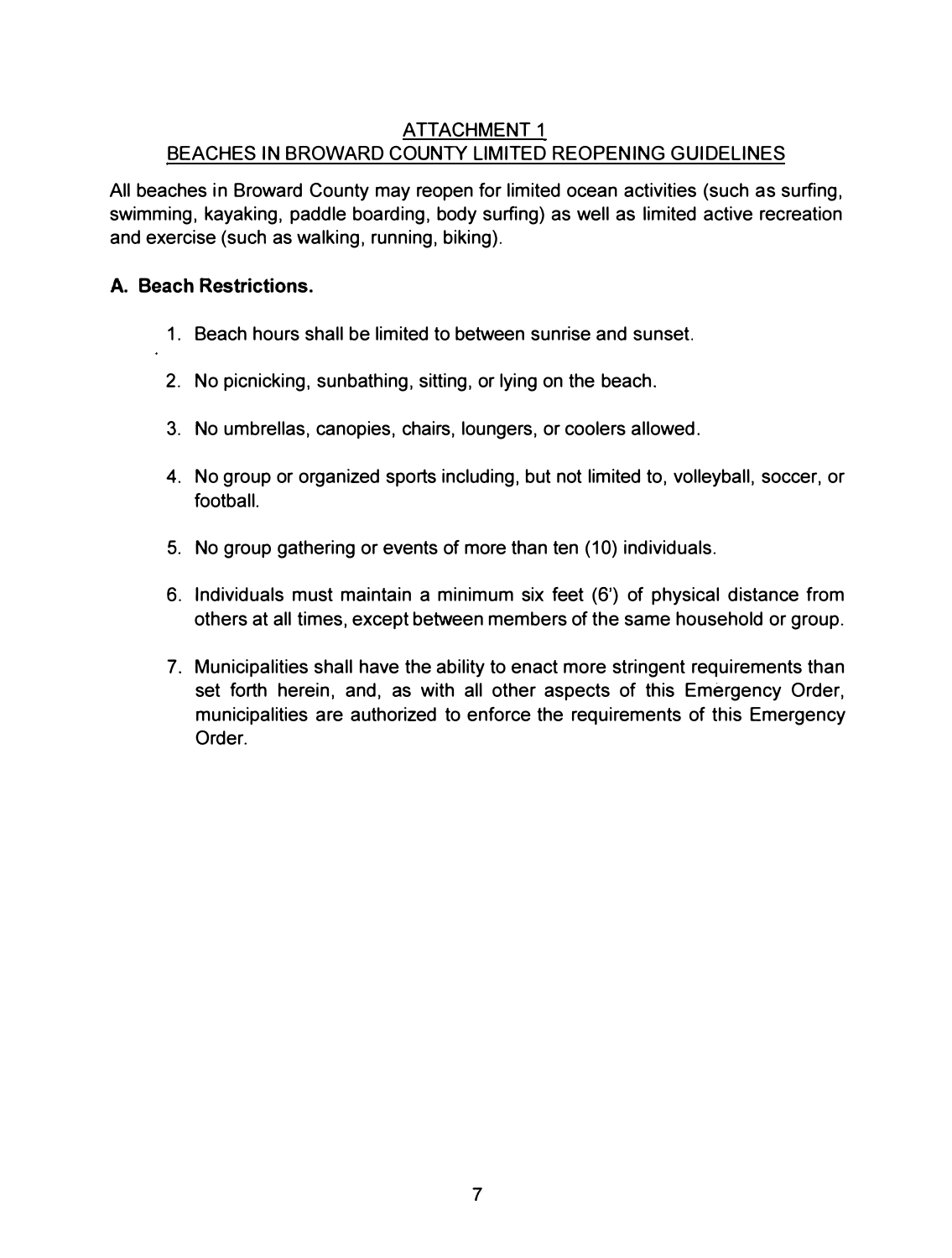## **ATTACHMENT 13 HOTELS, MOTELS. AND COMMERCIAL LODGING ESTABLISHMENTS**

**For the safe reopening of lodging and accommodations, it is important that employers and employees respect the myriad of protective measures to ensure the comfort and safety of guests and staff.** 

## **A. Operations Requirements**

**1. All establishments must comply with the applicable attachments to Emergency Order 20-12, as it relates to the specific uses within the hotel, motel, or other commercial lodging establishment.** 

**2. Ballrooms and other function spaces must remain closed.** 

**3. Guests must wear facial coverings in check-in areas, elevators, and all other common spaces, but not in rented rooms. The facial covering requirements applicable to the specific use areas (such as restaurants and fitness centers) shall be required in the specific use areas.** 

**4. Establishments must impose capacity limits for common areas to adhere to the 6 feet social distancing requirements.** 

**5. Maintain records of guest registration, staff work assignments, and facility usage for a minimum of 90 days to enable contact tracing. This includes maintaining guest registration records, employee work assignments, documentation of key control procedures including the electronic lock records, and security camera closed circuit tapes/files.** 

**6. Create a page on your website or blog that outlines what you are doing to clean, sanitize and disinfect, and otherwise keep guests safe.** 

### **B. Check-in/Check-out**

**1. Areas in front of the reception desk must be marked to ensure guests maintain physical distancing while waiting.** 

**2. Social distancing requirements must be posted at all elevator access points. Areas in front of the first-floor elevator access points must be marked to ensure guests maintain physical distancing while waiting.** 

**3. The number of guests on elevators must be limited to maintain social distancing requirements, unless all of the users are from the same household.** 

**4. Hand sanitizer must be available to guests at the front desk.** 

**5. When possible, guests should check-in and check-out online. When possible, email guest checkout forms to avoid contact via paper forms.** 

**6. Consider providing an "amenities bag" with hand sanitizer, masks, and/or gloves, and a fact sheet with COVID-19 awareness information for your establishment at**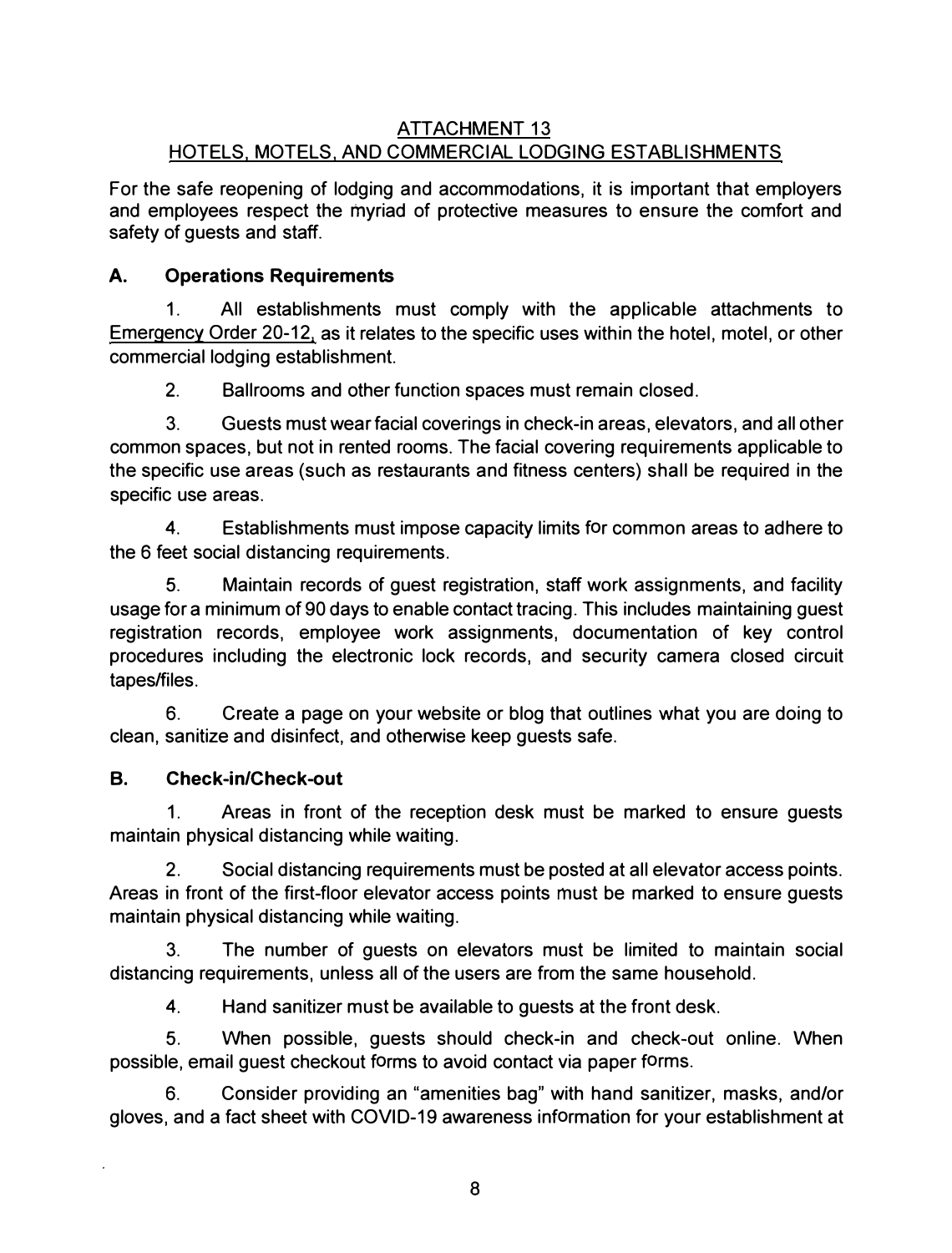check-in. All establishments must provide local COVID-19 guidance for guests. Broward County has a dedicated webpage that includes local information at [broward.org/coronavirus](https://broward.org/coronavirus). If the establishment is pet friendly, CDC guidance must be provided to guests regarding COVID-19 and animals.

7. Consider installing physical barriers such as plexiglass at customer interface points such as the front desk and valet stand.

8. Clearly designated entrances and exits should be used to maintain social distancing, if possible.

# **C. Food Services**

1. Dine-in restaurants must operate consistent with Emergency Order 20-12, **Attachment 2.** 

2. Room service: Employees delivering and collecting items served to a room must wear gloves and masks. Food delivery to rooms must be done in a contactless method (such as room service to guests' doors).

3. Encourage guests to utilize pick-up for restaurant orders.

# **D. Amenities**

- 1. Gyms and Fitness Centers
	- a) If a gym or fitness center cannot comply with the requirements of **Attachment 14** to this Emergency Order, gyms and fitness centers must remain closed.
	- b) Any operating gym or fitness center must adhere to the rules outlined in **Attachment 14** to this Emergency Order.
- 2. Pools
	- a) All pools that cannot comply with the requirements of **Attachment**  12 to Emergency Order 20-12 must remain closed.
	- b) Any operating pool must adhere to the requirements of Emergency Order 20-12, **Attachment 12.**
- 3. Beachfronts
	- a) All beachfront establishments must comply with **Attachment 1** of this Emergency Order.
- 4. Other Outdoor Recreation
	- a) All outdoor recreation areas on hotel property are permitted to operate only in accordance with the applicable portions of Emergency Order 20-12 (for example, boating and marine activities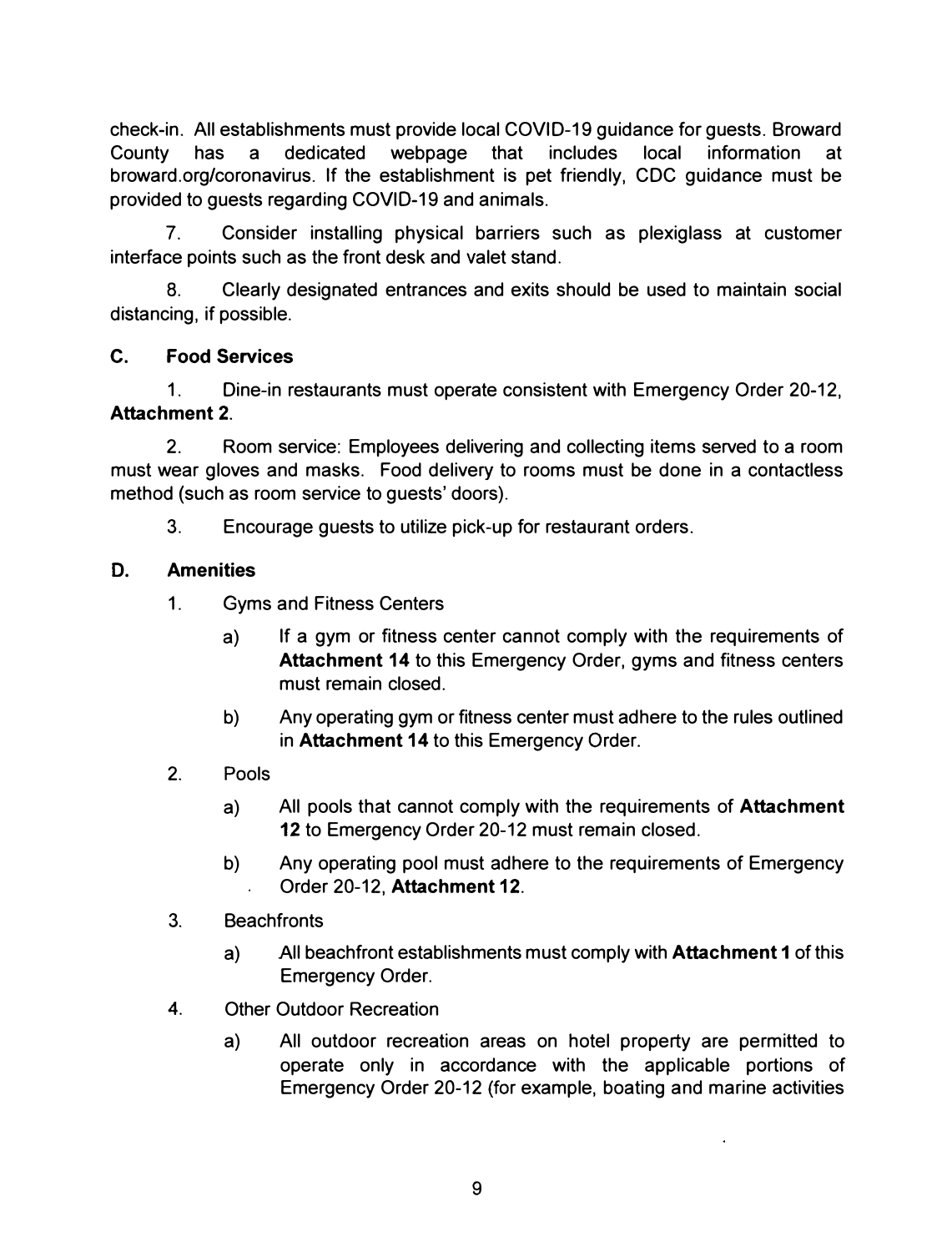**must comply with Attachment 9**1 **golf courses must comply with Attachment 10, and so forth).** 

- **5. Personal Care Services** 
	- **a) Any spa or salon services must comply with the requirements of Emergency Order 20-12, Attachment 4.**
- **6. Bellhop and Valet Service** 
	- **a) Bellhop staff and Valets must wear single use gloves and a facial covering while performing the requested service and must sanitize their hands before and after performing the requested service.**
	- **b) Valet parking should be restricted only to guests with placards or plates for disabled parking or who otherwise need assistance.**
	- **c) Luggage should be delivered either before or after guests arrive to their room and avoid traveling with guests to their rooms.**
- **7. Courtesy Shuttles** 
	- **a) Courtesy shuttles must sanitize high-touch points of the shuttle after each trip, deep clean the vehicle on a daily basis, and ensure compliance with physical distancing requirements by limiting capacity of the vehicle consistent with the CDC Guidelines. People**  *in* **the same household are not required to comply with the social distancing requirements.**
	- **b) All persons within the courtesy shuttle must wear a facial covering.**
- **8. Laundry Service** 
	- **a) Laundry must be washed in accordance with CDC guidelines (<https://www.cdc.gov/infectioncontrol/guidelines/environmental/back> ground/laundry.html).**
	- **b) Dirty linens must be bagged in guest rooms to eliminate unnecessary contact.**
- **9. Business Centers** 
	- **a) Business center capacity must be limited to 50% maximum occupancy.**
	- **b) All persons in business centers must wear a facial covering.**
	- **c) Sanitizing wipes must be made available to guests to sanitize technology, equipment, office supplies, and workspaces prior to their use.**
	- **d) This area must be cleaned as frequently as other public spaces and communal areas.**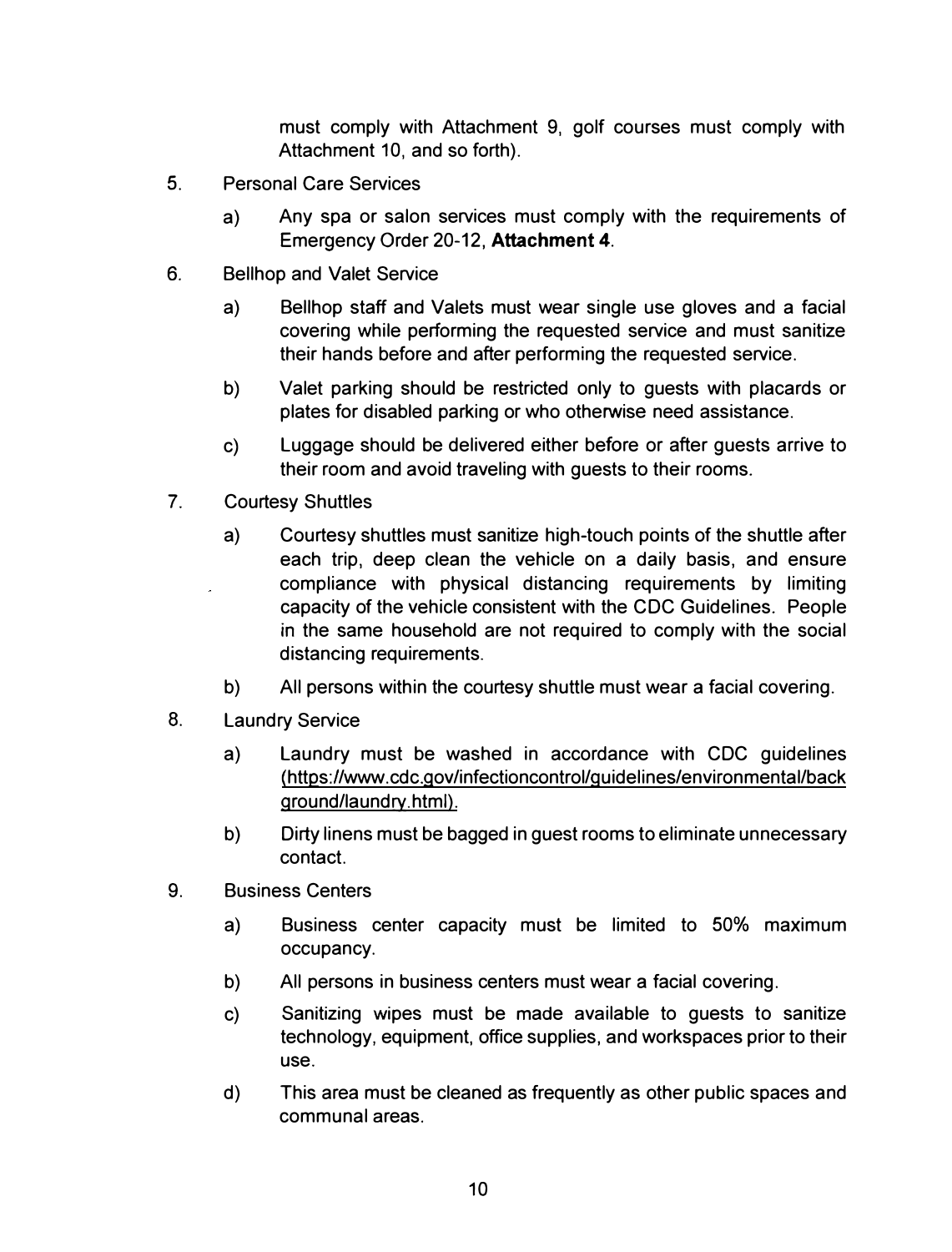- **e) A staff member must monitor the business center to ensure compliance with these requirements.**
- **f) Technology and other machines must be appropriately spaced to allow for at least 6 feet of social distancing.**
- **g) There should be separate places designated for clean and for used writing utensils.**

## **E. Sanitation and Safety Requirements**

- **1. Public Spaces and Communal Areas** 
	- **a) All Department of Business and Professional Regulation (DBPR) sanitation guidelines must be followed, including Florida Administrative Code Section 61C-3.001, Sanitation and Safety Requirements.**
	- **b) High-touch front services spaces and equipment, including keys, property management systems, bell desks, luggage storerooms, luggage belts, bell carts, etc., must be sanitized frequently and no less than hourly.**
	- **c) HVAC air filters should be cleaned or replaced monthly to maximize clean air.**
	- **d) Sanitation and safety efforts should comply with Emergency Order 20-12, Attachment 1.**
- **2. Guest Rooms** 
	- **a) Guest rooms must be deep cleaned after guest check-out in accordance with the CDC-recommended cleaning procedures <https://cdc.gov/coronavirus/2019-ncov/community/disinfecting>building-facility.html.**
	- **b) Staff must wear facial coverings and gloves when cleaning.**
	- **c) After a room has been cleaned, guest rooms may not be entered by any person until the next guest arrives.**
	- **d) A tent card that explains the heightened cleaning procedures must be placed in every guest room, particularly related to high-touch areas, when possible.**
	- **e) For the duration of the guest stay, guest room housekeeping must be limited or by-request.**
	- **f) The number of amenity items provided in the guest room (e.g., coffee stations, extra pillows, pens, robes, single-serve beverages) should be limited. Consider providing these amenities on demand in order**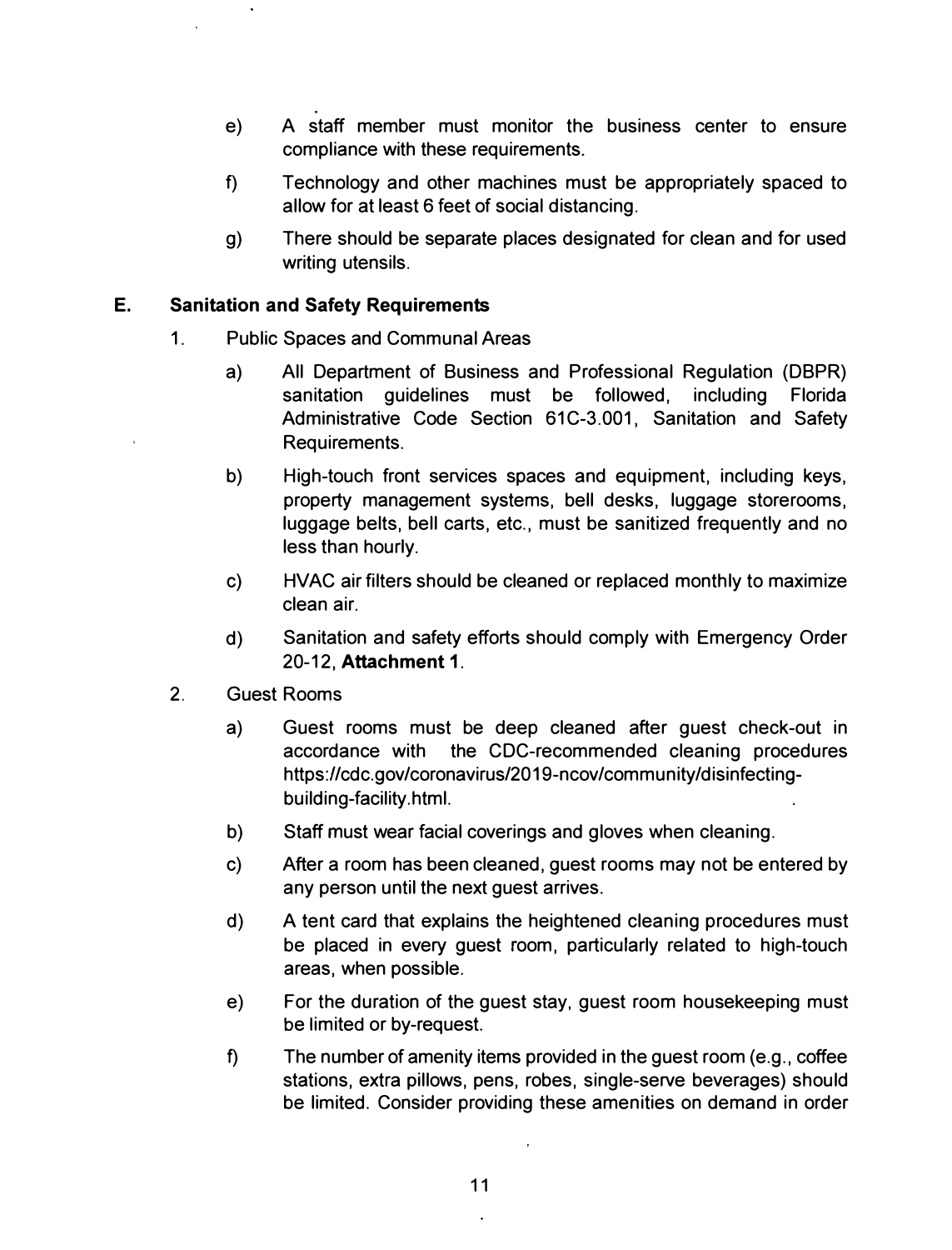**to reduce the number of touch points and cleaning/sanitation demands of the room, when possible. Offer written services (e.g., magazines, guest service directory, mini bars) electronically on the guest room screen or send to guest mobile phone.**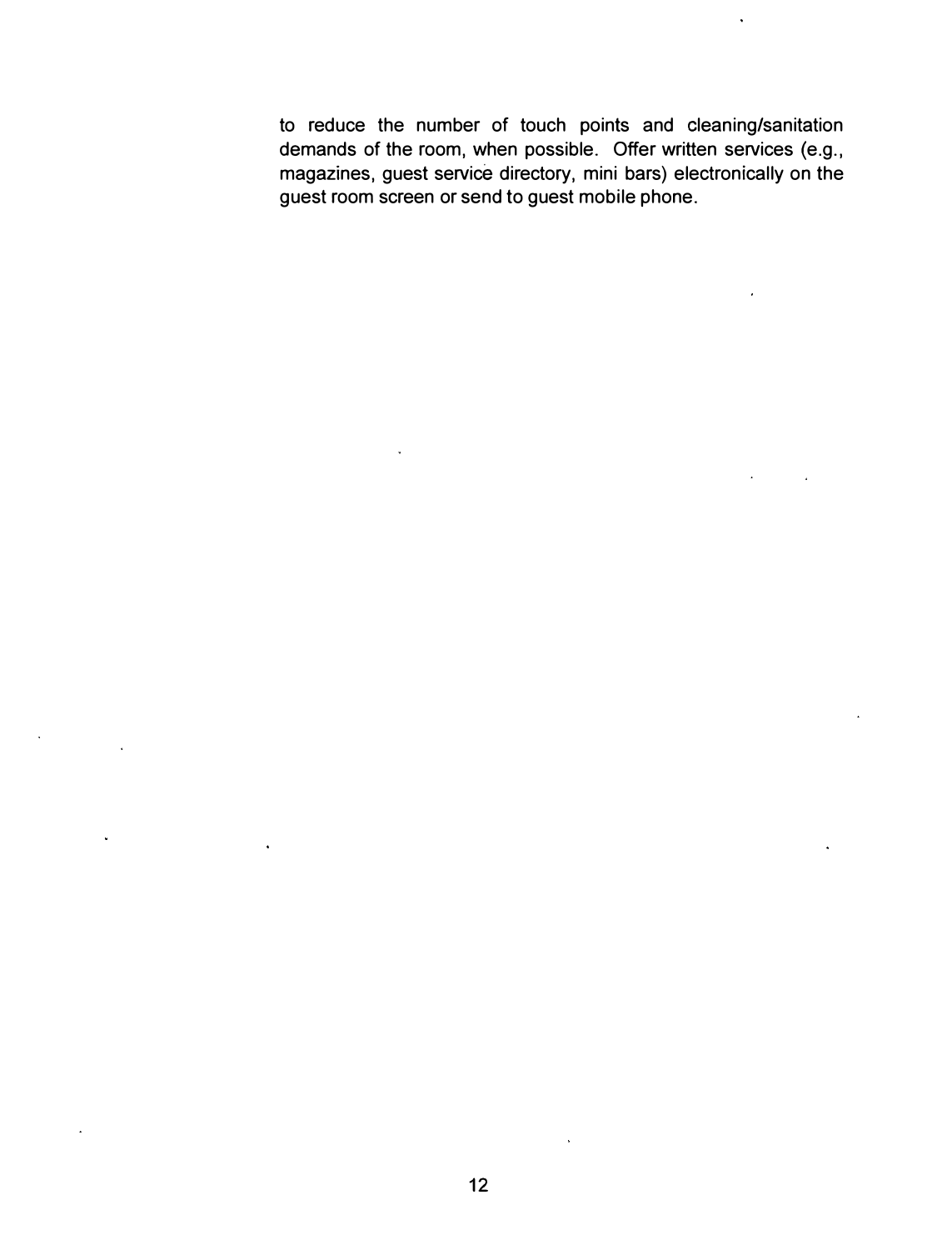## **ATTACHMENT 14 COMMERCIAL GYMS AND FITNESS CENTERS**

Commercial gyms and fitness centers, including, but not limited to, dance studios, martial **arts studios, yoga studios, spinning studios, personal training services, and similar establishments, must comply with all applicable provisions of this Attachment 14.** 

**Patrons must wear facial coverings except when physically working out and during the cool-down portion of their workout.** 

## **A. Occupancy and Access**

**1. Monitor building occupancy and restrict customer access to no more than fifty percent (50%) of the building's maximum occupancy.** 

**2. Provide an exit from the facility separate from the entrance, when possible.** 

## **8. Sanitation and Safety Requirements**

**1. Make readily available dispensers of a disinfectant included on the EPA List N: Disinfectants for Use Against SARS-CoV-2 [\(https://www.epa.gov/pesticide](https://www.epa.gov/pesticide)registration/list-n-disinfectants-use-against-sars-cov-2) and provide patrons with sufficient cleaning materials, including disposable wipes, at all entrances and at various locations throughout the facility. Hygiene signage must be prominently displayed at all entrances. All employees and patrons must be required to sanitize their hands:** 

- **a) Upon entering the facility ( or before beginning their fitness activities if conducted outdoors);**
- **b) After using each piece of equipment; and**
- **c) Upon completing their fitness routine.**

**2. Social distancing markers should be placed in front of the reception/membership desk and all other appropriate areas.** 

**3. Equipment stations must be appropriately distanced (at least ten feet between each piece of cardiovascular equipment or exercise station, except that spacing can be six feet if non-cloth protective barriers, such as plexiglass or panels, are placed between equipment/stations and are regularly sanitized).** 

**4. Fitness classes must be restricted in number of attendees to ensure social distancing of at least ten feet between persons in all directions unless there are non-cloth protective barriers, such as plexiglass or panels, placed to separate each attendee. Markers must be placed to indicate the appropriate distance.**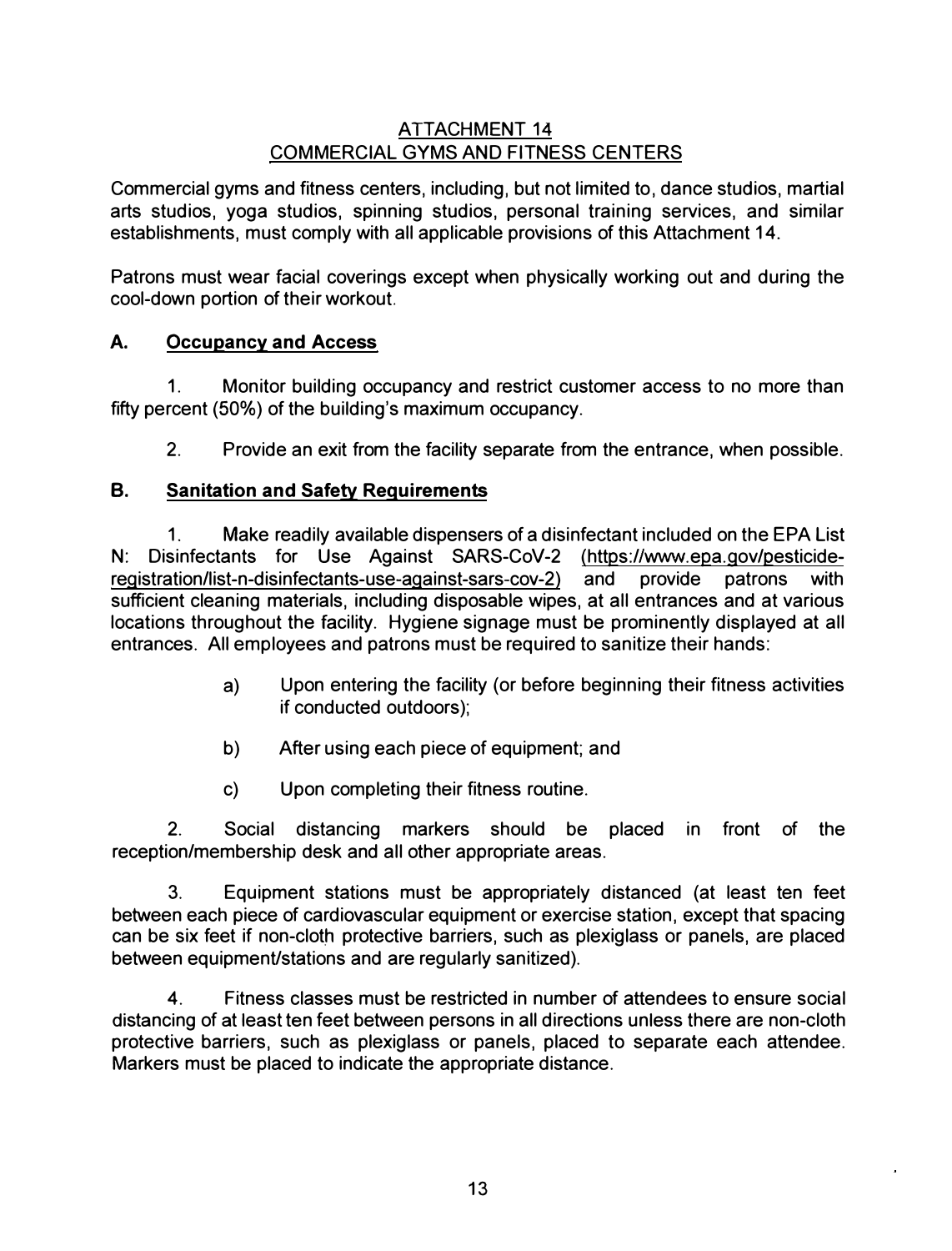**5. Aquatic programs must be limited as to class size to meet the ten foot distance requirement; in lap lanes, the ten-foot requirement is deemed met while swimming laps provided no more than one person is using a lane at any time. Lap lane sharing is prohibited.** 

**6. Social distancing between persons engaged in any physical activity should be measured from head to head.** 

**7. Disinfecting wipes must be available throughout the facility and patrons**  must sanitize each machine after use. Equipment must be allowed to fully dry before next **use. Staff must monitor the floor and exercise area to sanitize any and all equipment if a patron fails to do so. Surfaces to be sanitized include but are not limited to:** 

- **a) Hand grips on cardio equipment such as treadmills, bicycles, ellipticals;**
- **b) Hand grips on dumbbells, weight bars, and other strength-training systems;**
- **c) Pads/cushioned components such as fitness mats, bike seats, lifting · benches, and other cushioned components of strength training machines;**
- **d) Fitness balls, rope handles, and other fitness accessories;**
- **e) Touch screens on exercise equipment; and**
- **f) All seating, counters, weights, weight bars, mats, machines, and all other fitness equipment upon closing the facility each day.**

**8. Ensure that all products used to sanitize have adequate time to dry, which drying time is essential to ensuring the safety of workers and patrons.** 

**9. Remove any unnecessary chairs, tables, or other furniture and all magazines and similar shared items.** 

**10. Discontinue providing heart monitors, mats, blocks, bolsters, or similar equipment to customers.** 

**11. During daily operation, routinely clean and disinfect surfaces, particularly high-touch surfaces such as faucets, toilets, doorknobs, light switches, and all furniture/equipment that is in use.** 

**12. Restrooms must be sanitized no less frequently than hourly. Soap must be readily available for patrons.** 

**13. Deep clean the facility at least once every twenty-four (24) hours.**